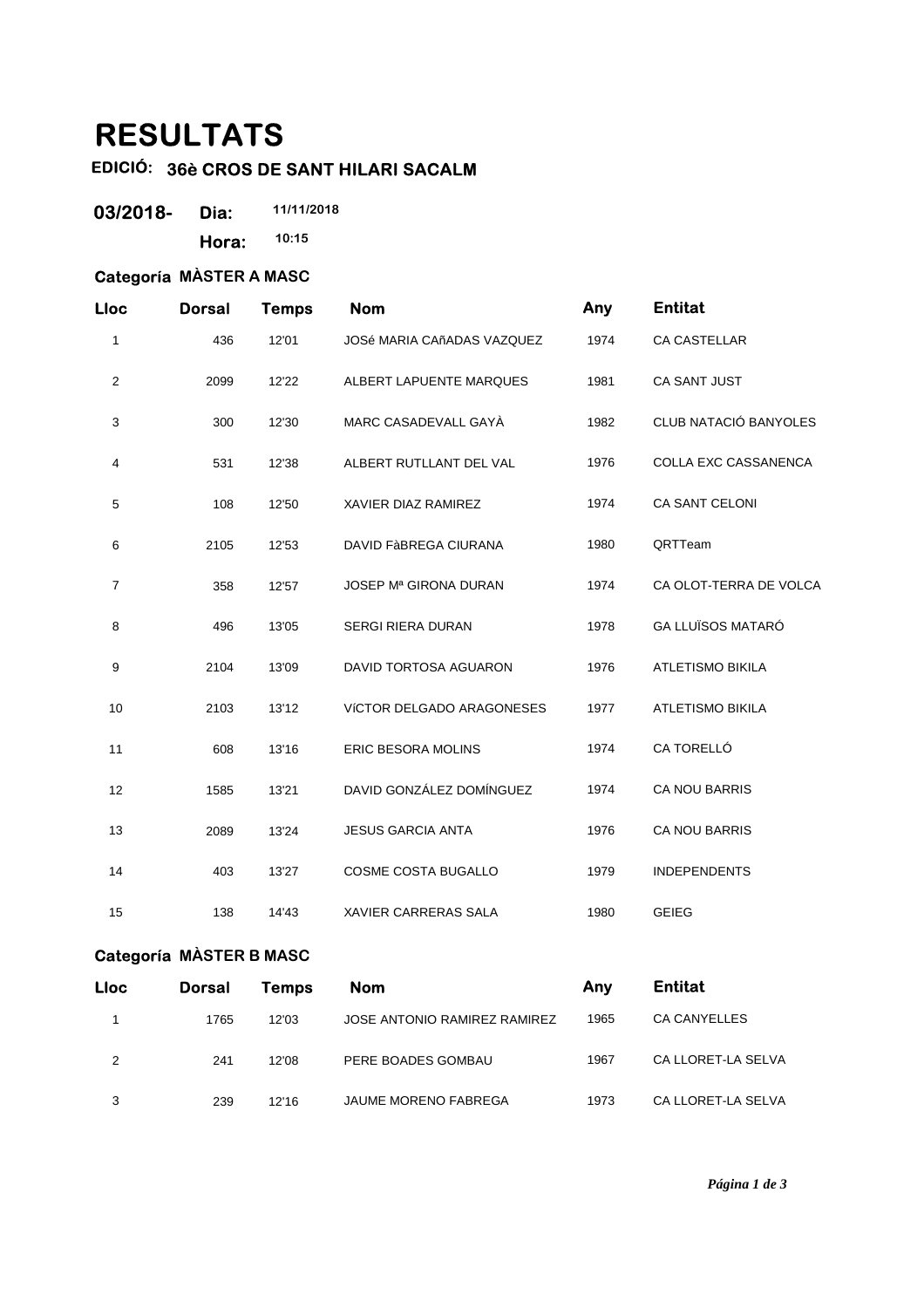| 4              | 39   | 12'33 | <b>JORDI PLA VIDAL</b>            | 1972 | <b>TR - ESPORTS PARRA</b>  |
|----------------|------|-------|-----------------------------------|------|----------------------------|
| 5              | 613  | 12'56 | XAVI SÁNCHEZ RODRÍGUEZ            | 1965 | <b>CEA TENERIFE 1984</b>   |
| 6              | 303  | 13'00 | JOAN CARLES REPULLO ROLDAN        | 1967 | CLUB NATACIÓ BANYOLES      |
| $\overline{7}$ | 615  | 13'03 | <b>CRISTIAN REIG GANDIA</b>       | 1972 | <b>BARCELONA ATLETISME</b> |
| 8              | 237  | 13'13 | MIGUEL CASTILLO MOZO              | 1969 | CA LLORET-LA SELVA         |
| 9              | 2100 | 13'18 | <b>XAVIER MOLINA RIPOLL</b>       | 1972 | <b>CA SANT JUST</b>        |
| 10             | 109  | 13'26 | <b>FRANCESC FAURIA CAPDEVILA</b>  | 1965 | <b>CA SANT CELONI</b>      |
| 11             | 1260 | 13'37 | <b>JOSEP ROIG MARGARIT</b>        | 1969 | <b>JA SABADELL</b>         |
| 12             | 236  | 13'39 | <b>JUAN SANCHEZ LOPEZ</b>         | 1971 | CA LLORET-LA SELVA         |
| 13             | 2075 | 14'05 | <b>JUAN PEDRO CRESCENTI ARNAU</b> | 1967 | <b>ISS HOSPITALET</b>      |
| 14             | 1998 | 14'35 | LLUIS GINEBRA PUIGORIOL           | 1973 | <b>INDEPENDENTS</b>        |
| 15             | 238  | 14'37 | <b>MARTÍ VERGÉS ALLENDE</b>       | 1967 | CA LLORET-LA SELVA         |

## **Categoría MÀSTER C MASC**

| Lloc           | <b>Dorsal</b> | <b>Temps</b> | <b>Nom</b>                      | Any  | <b>Entitat</b>           |
|----------------|---------------|--------------|---------------------------------|------|--------------------------|
| 1              | 480           | 12'58        | <b>JOSEP XAVIER NIN CASAS</b>   | 1961 | <b>CA NOU BARRIS</b>     |
| $\overline{2}$ | 639           | 13'42        | ANDREU VILARRASA CASTILLO       | 1961 | CORNELLÀ ATLÈTIC         |
| 3              | 1606          | 13'47        | TOMAS PALLEJA ECHEVARRIETA      | 1959 | <b>CE UNIVERSITARI</b>   |
| 4              | 245           | 13'51        | <b>JOSEP GARRIGA GUELL</b>      | 1960 | CA LLORET-LA SELVA       |
| 5              | 482           | 13'57        | <b>JORDI MARCH MARCH</b>        | 1960 | <b>CA NOU BARRIS</b>     |
| 6              | 40            | 14'40        | <b>GIORGIO PILI PILI</b>        | 1958 | TR - ESPORTS PARRA       |
| $\overline{7}$ | 481           | 14'57        | <b>JAUME HERNANDEZ TARDIO</b>   | 1962 | <b>CA NOU BARRIS</b>     |
| 8              | 514           | 15'09        | <b>JOSE LUIS MARTIN LOPEZ</b>   | 1962 | <b>GA LLUÏSOS MATARÓ</b> |
| 9              | 246           | 15'32        | <b>ISIDRE MORAGUES RECASENS</b> | 1955 | CA LLORET-LA SELVA       |
| 10             | 1430          | 15'40        | <b>BENET MONTALBÁN CAMPRUBÍ</b> | 1960 | <b>CA BERGA</b>          |
| 11             | 2049          | 15'47        | <b>FRANCESC LUNA BASSO</b>      | 1962 | <b>BESCANÓ CORRE</b>     |
| 12             | 242           | 15'57        | <b>JOSEP MASO TARRES</b>        | 1950 | CA LLORET-LA SELVA       |